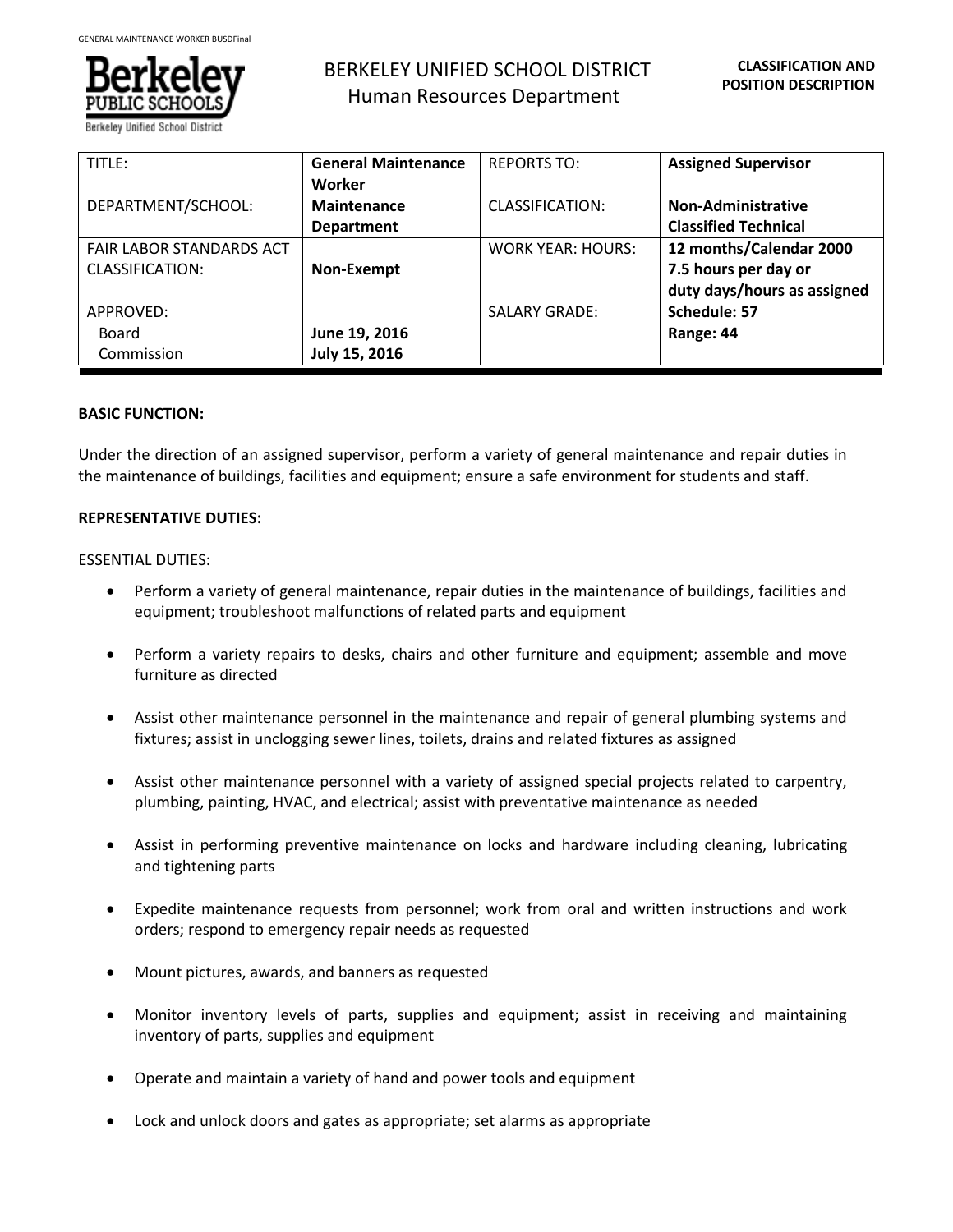- Maintain routine records related to assigned activities
- Prepare classrooms and other facilities for special events or meetings as assigned; set up, assemble chairs, tables and other furniture for special events and activities

OTHER DUTIES:

Perform related duties as assigned

### **KNOWLEDGE AND ABILITIES:**

#### KNOWLEDGE OF:

Basic tools, equipment, materials, methods and techniques used in general maintenance and repair Operation of tools, equipment and machinery used in the building trades Basic preventive maintenance principles and practices Requirements of maintaining buildings and equipment in a safe, clean and orderly condition Oral and written communication skills Health and safety regulations Basic record-keeping techniques Proper lifting techniques

#### ABILITY TO:

Perform a variety of general maintenance and repair duties in the maintenance of buildings, facilities and equipment

Ensure a safe environment for students and staff

Effectively and safely operate a variety of assigned tools and equipment

Maintain routine records related to work performed

Understand and follow oral and written directions

Communicate effectively both orally and in writing

Work cooperatively with others

Meet schedules and time lines

Observe health and safety regulations

#### **EDUCATION AND EXPERIENCE:**

Any combination equivalent to: graduation from high school and sufficient training and experience to demonstrate the knowledge and abilities listed above

#### **LICENSES AND OTHER REQUIREMENTS:**

Valid California driver's license

#### **WORKING CONDITIONS:**

ENVIRONMENT: Indoor and outdoor work environment Regular exposure to fumes, dust and odors